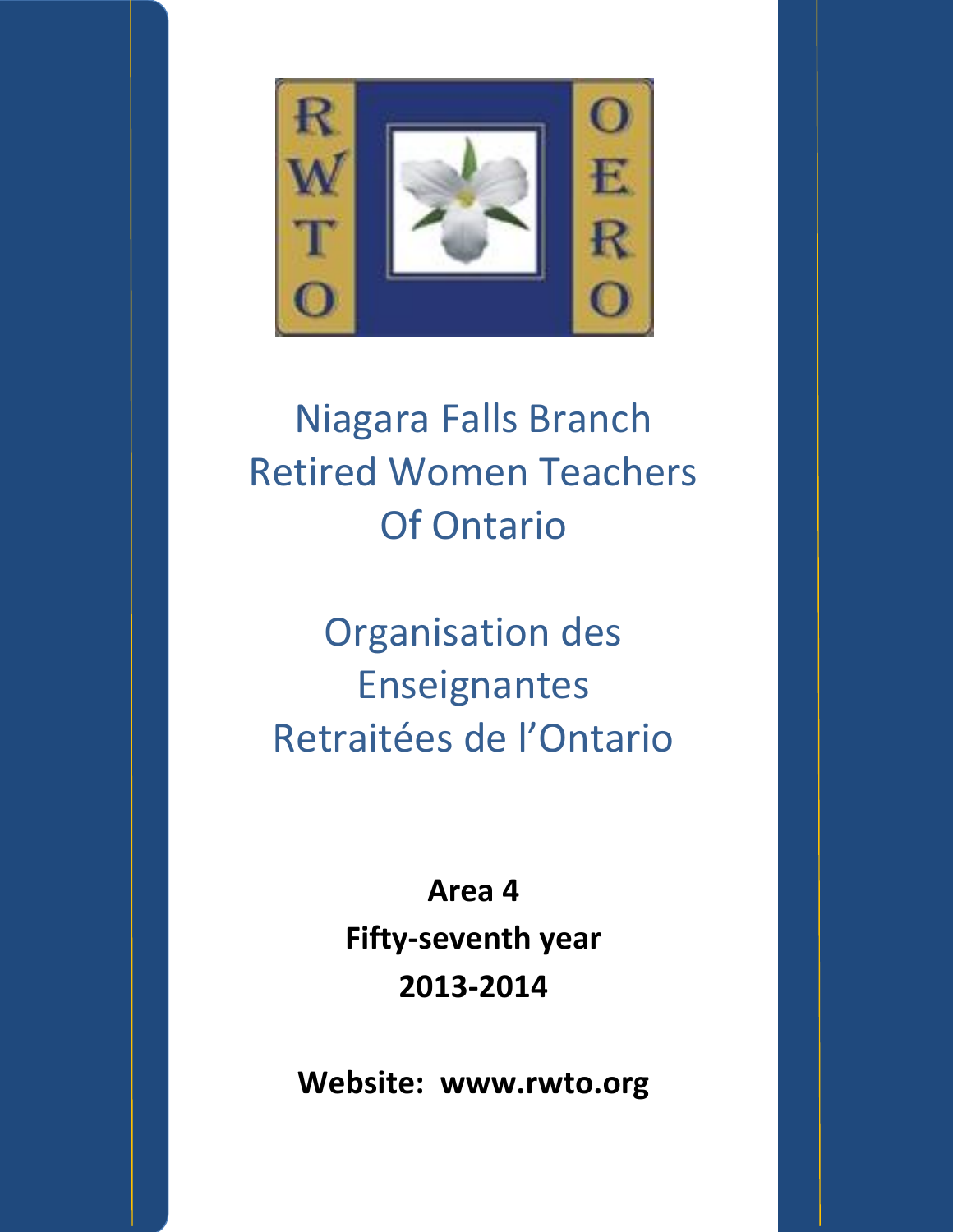

## Executive Niagara Falls Branch 2013-2014

Honorary President: Sherri Stokes 905-358-2975 [sstokes@sympatico.ca](mailto:sstokes@sympatico.ca)

President: Donna Parkhill

905-357-9562 [donnaparkhill@sympatico.ca](mailto:donnaparkhill@sympatico.ca)

Past President Anita Minov 905-357-0007 [anitaminov@gmail.com](mailto:anitaminov@gmail.com)

Secretary: Isla Robson 905-354-7249 [irobson@cogeco.ca](mailto:irobson@cogeco.ca)

Treasurer: Marg Jackson 905-357-3814

Insurance: Sheila Hosking 905-295-4619 [shosking2@cogeco.ca](mailto:shosking2@cogeco.ca)

Communications: Ellen Smith 905-356-2850 [ellenjane10@hotmail.com](mailto:ellenjane10@hotmail.com)

Goodwill: Shirley Stoner 905-358-0331 [wsstoner@hotmail.com](mailto:wsstoner@hotmail.com)

Program: Jackie Sanche 905-357-4341 [jackiesanche@yahoo.com](mailto:jackiesanche@yahoo.com)

Telephone: Mavis Doherty 905-295-4151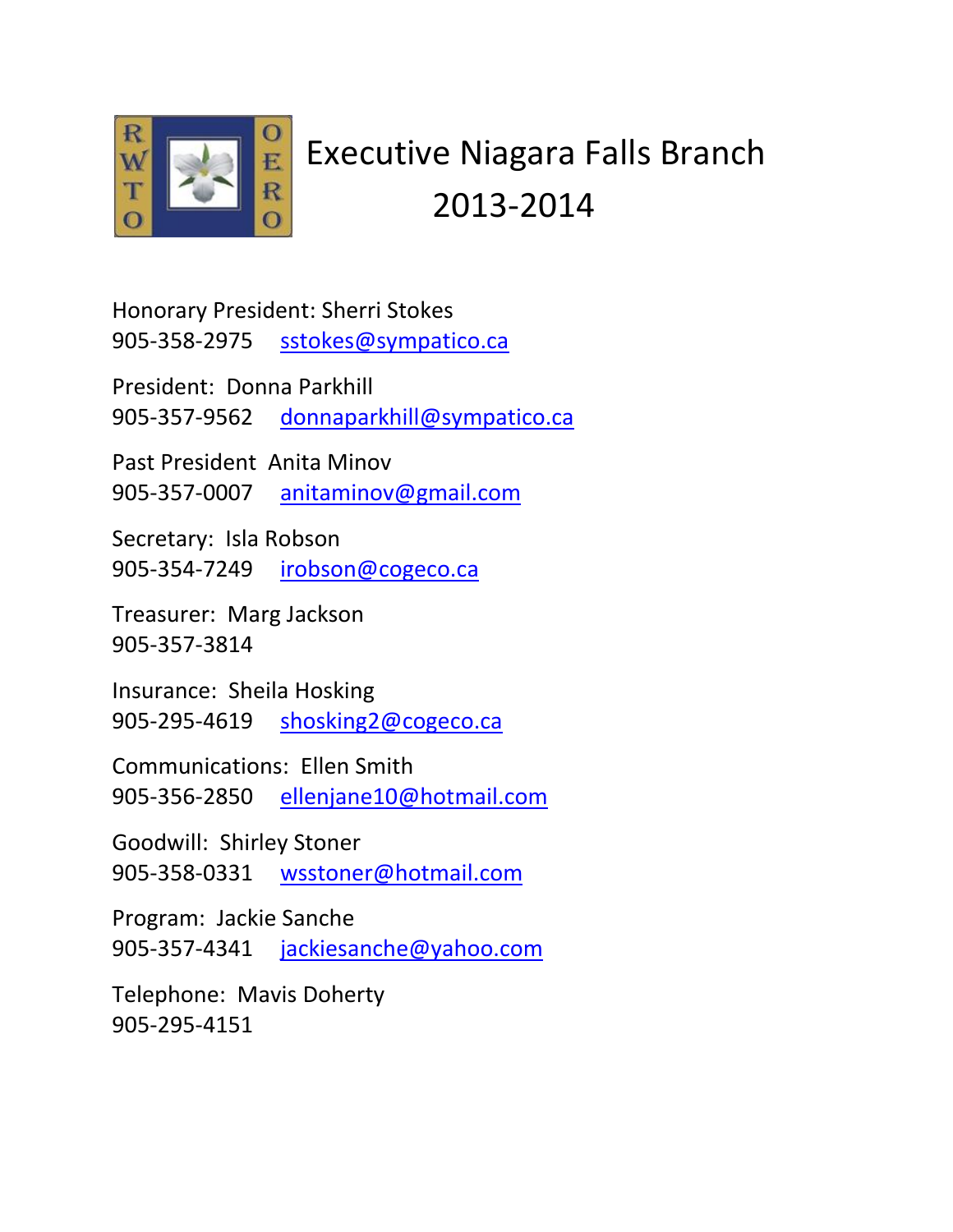### **The President's Message from Donna Parkhill**

As your president, I am looking forward to a year full of experience and friendships.

Our branch Niagara Falls, certainly epitomizes the caring and sharing motto or RWTO/OERO and am both honoured and humbled to be part of a group that meets the needs and interests of its members as well as giving back to the community in which we live.

The lunches with various themes and the wide variety of interest groups we contribute to make this year enjoyable to all. During the year I intend to visit the various interest groups to see what's happening and to meet more of the members both returning and new.

It will be an ongoing pleasure to work with your talented and dedicated executive. Their leadership and expertise are amazing. I encourage you to contact anyone on the executive should you have questions or concerns.

Together, with you, the members we will have a great year!

Donna Parkhill 905-357-9562 [donnaparkhill@sympatico.ca](mailto:donnaparkhill@sympatico.ca)